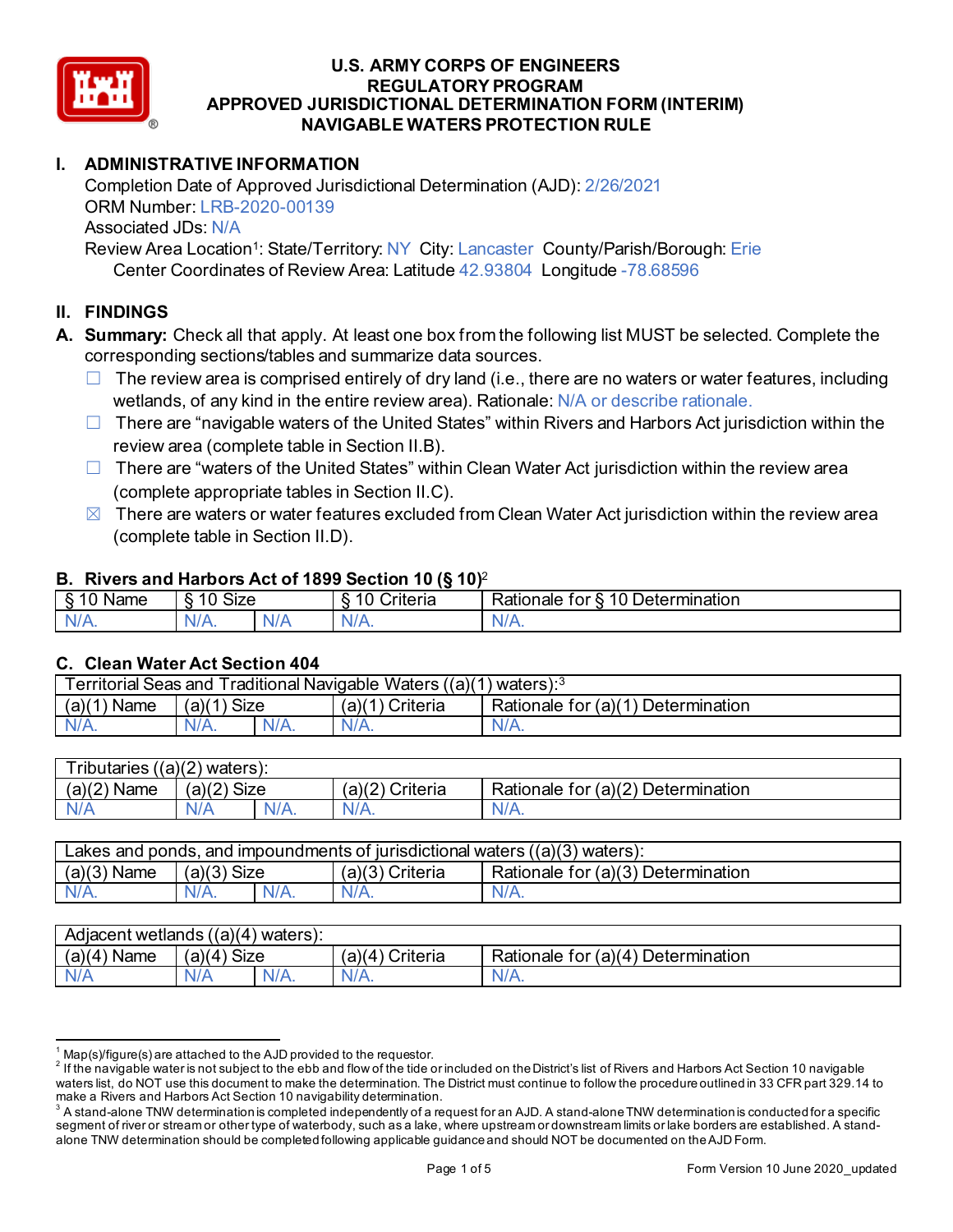

## **D. Excluded Waters or Features**

| Excluded waters $((b)(1) - (b)(12))$ : <sup>4</sup> |                       |                      |                        |                                                                                                       |  |  |  |
|-----------------------------------------------------|-----------------------|----------------------|------------------------|-------------------------------------------------------------------------------------------------------|--|--|--|
| <b>Exclusion Name</b>                               | <b>Exclusion Size</b> |                      | Exclusion <sup>5</sup> | Rationale for Exclusion Determination                                                                 |  |  |  |
| <b>Wetland 1</b>                                    | 0.084                 | $\text{acre}(s)$     | $(b)(1)$ Non-          | The delineation indicated no drainages or                                                             |  |  |  |
|                                                     |                       |                      | adjacent wetland.      | tributaries are within the vicinity of the wetland.                                                   |  |  |  |
|                                                     |                       |                      |                        | The wetland is a shallow surface concave                                                              |  |  |  |
|                                                     |                       |                      |                        | depression that collects water and holds it long                                                      |  |  |  |
|                                                     |                       |                      |                        | enough to provide wetland characteristics but do                                                      |  |  |  |
|                                                     |                       |                      |                        | not drain to any (a)(1)-(a)(3) waters. Photos and                                                     |  |  |  |
|                                                     |                       |                      |                        | aerial imagery included within the delineation                                                        |  |  |  |
|                                                     |                       |                      |                        | report show no natural or artificial barrier                                                          |  |  |  |
|                                                     |                       |                      |                        | between this wetland any tributary, nor were any                                                      |  |  |  |
|                                                     |                       |                      |                        | observed during the site visit. The nearest                                                           |  |  |  |
|                                                     |                       |                      |                        | mapped stream (Ellicott Creek) is about 0.2                                                           |  |  |  |
|                                                     |                       |                      |                        | miles away across a road and residential<br>development. The NRCS/USDA Web Soil                       |  |  |  |
|                                                     |                       |                      |                        | Survey "Flood Frequency Class" rating is "none"                                                       |  |  |  |
|                                                     |                       |                      |                        | which means flooding is not probable. The                                                             |  |  |  |
|                                                     |                       |                      |                        | chance of flooding is nearly 0 percent in any                                                         |  |  |  |
|                                                     |                       |                      |                        | year. All resources reviewed support the                                                              |  |  |  |
|                                                     |                       |                      |                        | determination that the wetland does not directly                                                      |  |  |  |
|                                                     |                       |                      |                        | abut any a(1)-a(3) waters, is not inundated by                                                        |  |  |  |
|                                                     |                       |                      |                        | any $a(1)$ -a(3) waters in a typical year, is not                                                     |  |  |  |
|                                                     |                       |                      |                        | separated from any a(1)-a(3) waters by a natural                                                      |  |  |  |
|                                                     |                       |                      |                        | barrier, and is not separated from any $a(1)$ -a(3)                                                   |  |  |  |
|                                                     |                       |                      |                        | waters by man-made barrier which has an                                                               |  |  |  |
|                                                     |                       |                      |                        | engineered feature that allows water exchange                                                         |  |  |  |
|                                                     |                       |                      |                        | at least once in a typical year.                                                                      |  |  |  |
| <b>Wetland 2</b>                                    | 0.44                  | $\overline{acre}(s)$ | $(b)(1)$ Non-          | The delineation indicated no drainages or                                                             |  |  |  |
|                                                     |                       |                      | adjacent wetland.      | tributaries are within the vicinity of the wetland.                                                   |  |  |  |
|                                                     |                       |                      |                        | The wetland is a shallow surface concave                                                              |  |  |  |
|                                                     |                       |                      |                        | depression that collects water and holds it long                                                      |  |  |  |
|                                                     |                       |                      |                        | enough to provide wetland characteristics but do                                                      |  |  |  |
|                                                     |                       |                      |                        | not drain to any $(a)(1)-(a)(3)$ waters. Photos and<br>aerial imagery included within the delineation |  |  |  |
|                                                     |                       |                      |                        | report show no natural or artificial barrier                                                          |  |  |  |
|                                                     |                       |                      |                        | between this wetland any tributary, nor were any                                                      |  |  |  |
|                                                     |                       |                      |                        | observed during the site visit. The nearest                                                           |  |  |  |
|                                                     |                       |                      |                        | mapped stream (Ellicott Creek) is about 0.2                                                           |  |  |  |
|                                                     |                       |                      |                        | miles away across a road and residential                                                              |  |  |  |
|                                                     |                       |                      |                        | development. The NRCS/USDA Web Soil                                                                   |  |  |  |
|                                                     |                       |                      |                        | Survey "Flood Frequency Class" rating is "none"                                                       |  |  |  |
|                                                     |                       |                      |                        | which means flooding is not probable. The                                                             |  |  |  |
|                                                     |                       |                      |                        | chance of flooding is nearly 0 percent in any                                                         |  |  |  |
|                                                     |                       |                      |                        | year. All resources reviewed support the                                                              |  |  |  |

 $^4$  Some excluded waters, such as (b)(2) and (b)(4), may not be specifically identified on the AJD form unless a requestor specifically asks a Corps district to do so. Corps districts may, in case-by-case instances, choose to identify some or all of these waters within the review area.

 $^5$  Because of the broad nature of the (b)(1) exclusion and in an effort to collect data on specific types of waters that would be covered by the (b)(1) exclusion, four sub-categories of (b)(1) exclusions were administratively created for the purposes of the AJD Form. These four sub-categories are not new exclusions, but are simply administrative distinctions and remain (b)(1) exclusions as defined by the NWPR.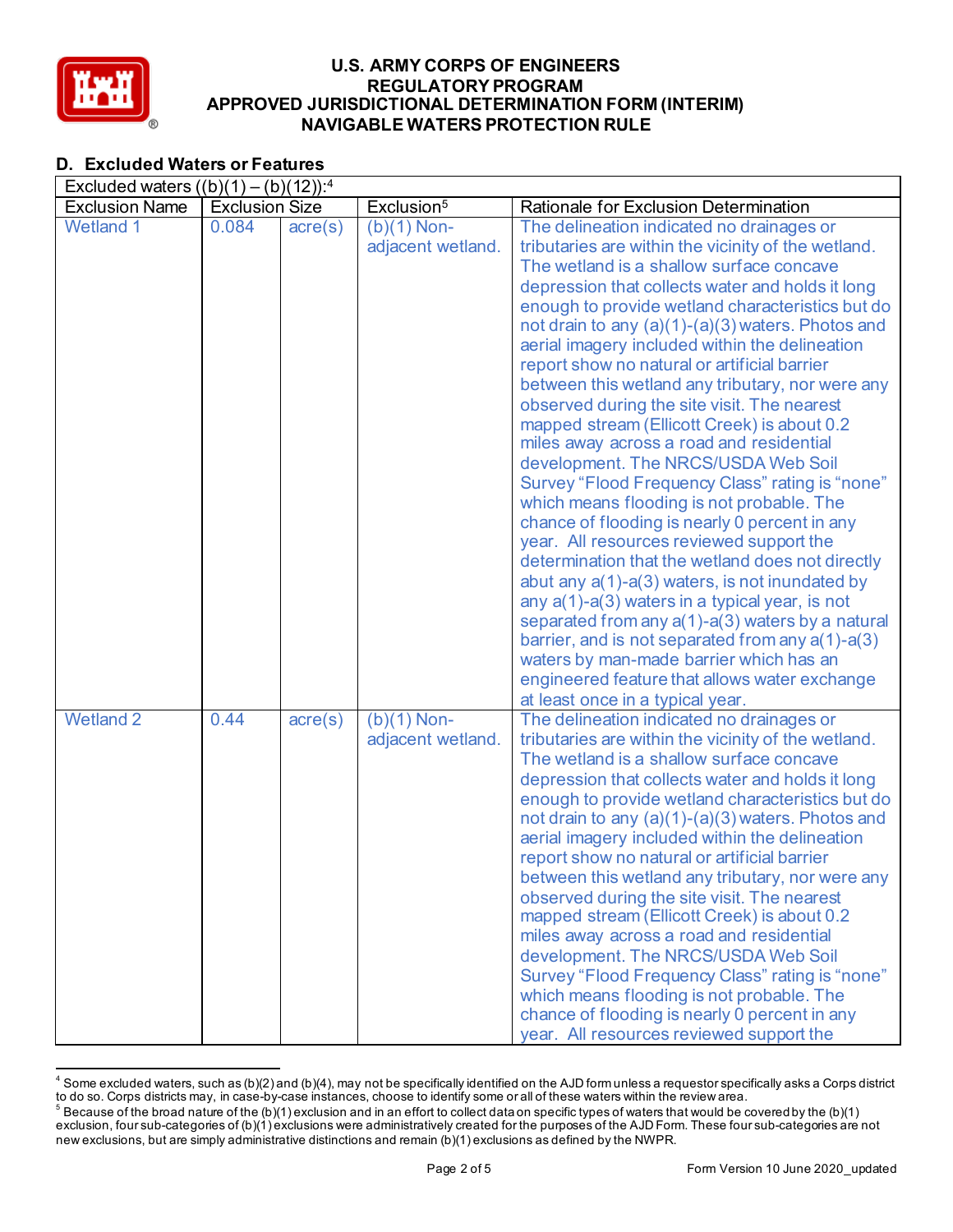

| Excluded waters $((b)(1) - (b)(12))$ : <sup>4</sup> |                       |         |                                    |                                                                                                                                                                                                                                                                                                                                                                                                                                                                                                                                                                                                                                                                                                                                                                                                                                                                                                                                                                                                                                                                                                                                                                                                                                               |  |
|-----------------------------------------------------|-----------------------|---------|------------------------------------|-----------------------------------------------------------------------------------------------------------------------------------------------------------------------------------------------------------------------------------------------------------------------------------------------------------------------------------------------------------------------------------------------------------------------------------------------------------------------------------------------------------------------------------------------------------------------------------------------------------------------------------------------------------------------------------------------------------------------------------------------------------------------------------------------------------------------------------------------------------------------------------------------------------------------------------------------------------------------------------------------------------------------------------------------------------------------------------------------------------------------------------------------------------------------------------------------------------------------------------------------|--|
| <b>Exclusion Name</b>                               | <b>Exclusion Size</b> |         | Exclusion <sup>5</sup>             | Rationale for Exclusion Determination                                                                                                                                                                                                                                                                                                                                                                                                                                                                                                                                                                                                                                                                                                                                                                                                                                                                                                                                                                                                                                                                                                                                                                                                         |  |
|                                                     |                       |         |                                    | determination that the wetland does not directly<br>abut any a(1)-a(3) waters, is not inundated by<br>any $a(1)$ -a(3) waters in a typical year, is not<br>separated from any a(1)-a(3) waters by a natural<br>barrier, and is not separated from any $a(1)$ -a(3)<br>waters by man-made barrier which has an<br>engineered feature that allows water exchange<br>at least once in a typical year.                                                                                                                                                                                                                                                                                                                                                                                                                                                                                                                                                                                                                                                                                                                                                                                                                                            |  |
| <b>Wetland 3</b>                                    | 0.042                 | acre(s) | $(b)(1)$ Non-<br>adjacent wetland. | The delineation indicated no drainages or<br>tributaries are within the vicinity of the wetland.<br>The wetland is a shallow surface concave<br>depression that collects water and holds it long<br>enough to provide wetland characteristics but do<br>not drain to any (a)(1)-(a)(3) waters. Photos and<br>aerial imagery included within the delineation<br>report show no natural or artificial barrier<br>between this wetland any tributary, nor were any<br>observed during the site visit. The nearest<br>mapped stream (Ellicott Creek) is about 0.2<br>miles away across a road and residential<br>development. The NRCS/USDA Web Soil<br>Survey "Flood Frequency Class" rating is "none"<br>which means flooding is not probable. The<br>chance of flooding is nearly 0 percent in any<br>year. All resources reviewed support the<br>determination that the wetland does not directly<br>abut any a(1)-a(3) waters, is not inundated by<br>any a(1)-a(3) waters in a typical year, is not<br>separated from any a(1)-a(3) waters by a natural<br>barrier, and is not separated from any a(1)-a(3)<br>waters by man-made barrier which has an<br>engineered feature that allows water exchange<br>at least once in a typical year. |  |
| <b>Wetland 4</b>                                    | 0.74                  | acre(s) | $(b)(1)$ Non-<br>adjacent wetland. | The delineation indicated no drainages or<br>tributaries are within the vicinity of the wetland.<br>The wetland is a shallow surface concave<br>depression that collects water and holds it long<br>enough to provide wetland characteristics but do<br>not drain to any (a)(1)-(a)(3) waters. Photos and<br>aerial imagery included within the delineation<br>report show no natural or artificial barrier<br>between this wetland any tributary, nor were any<br>observed during the site visit. The nearest<br>mapped stream (Ellicott Creek) is about 0.3<br>miles away across a road and residential<br>development. The NRCS/USDA Web Soil<br>Survey "Flood Frequency Class" rating is "none"                                                                                                                                                                                                                                                                                                                                                                                                                                                                                                                                           |  |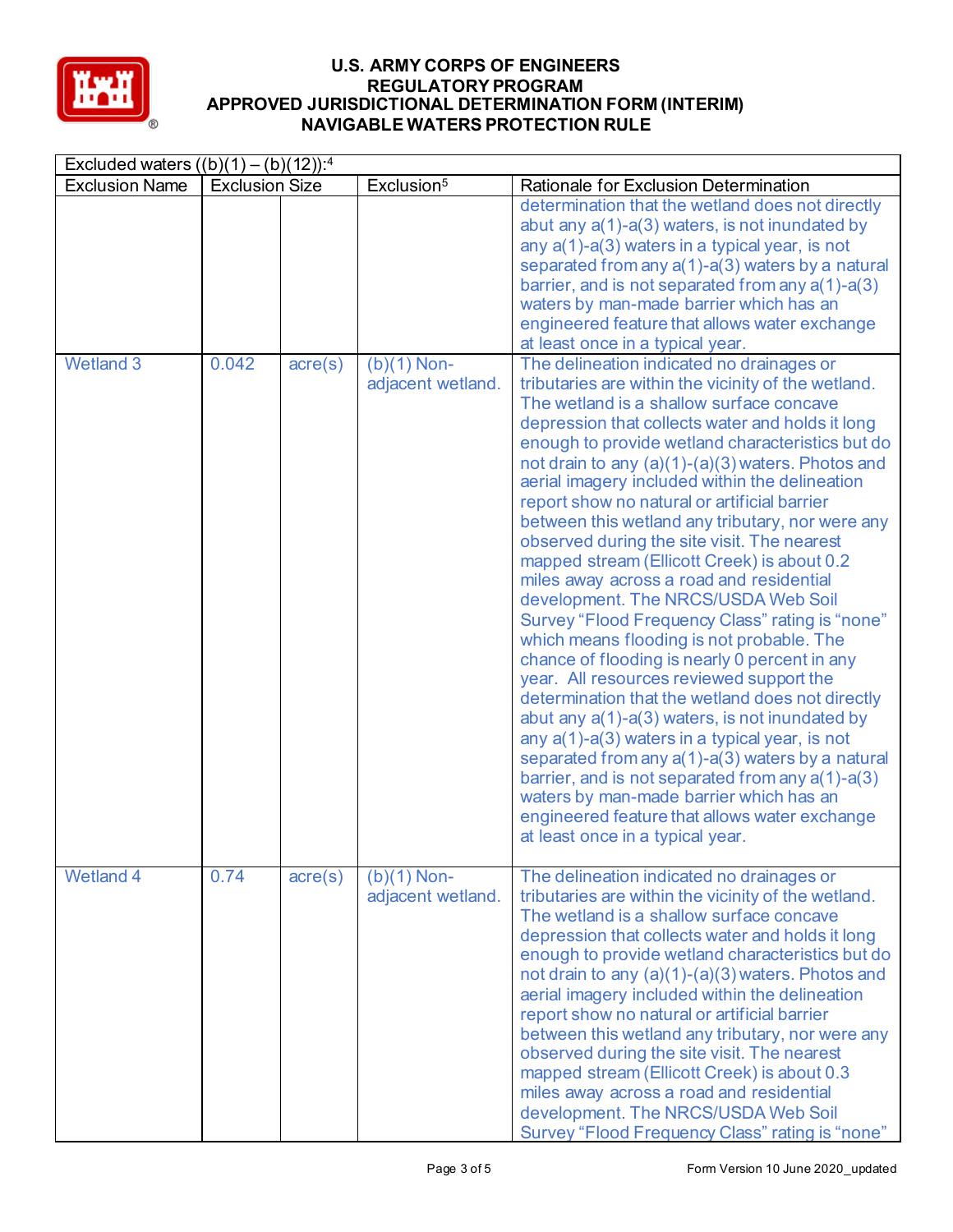

| Excluded waters $((b)(1) - (b)(12))$ : <sup>4</sup> |                       |                  |                                    |                                                                                                                                                                                                                                                                                                                                                                                                                                                                                                                                                                                                                                                                                                                                                                                                                                                                                                                                                                                                                                                                                                                                                                                                                                                          |  |  |
|-----------------------------------------------------|-----------------------|------------------|------------------------------------|----------------------------------------------------------------------------------------------------------------------------------------------------------------------------------------------------------------------------------------------------------------------------------------------------------------------------------------------------------------------------------------------------------------------------------------------------------------------------------------------------------------------------------------------------------------------------------------------------------------------------------------------------------------------------------------------------------------------------------------------------------------------------------------------------------------------------------------------------------------------------------------------------------------------------------------------------------------------------------------------------------------------------------------------------------------------------------------------------------------------------------------------------------------------------------------------------------------------------------------------------------|--|--|
| <b>Exclusion Name</b>                               | <b>Exclusion Size</b> |                  | Exclusion <sup>5</sup>             | Rationale for Exclusion Determination                                                                                                                                                                                                                                                                                                                                                                                                                                                                                                                                                                                                                                                                                                                                                                                                                                                                                                                                                                                                                                                                                                                                                                                                                    |  |  |
|                                                     |                       |                  |                                    | which means flooding is not probable. The<br>chance of flooding is nearly 0 percent in any<br>year. All resources reviewed support the<br>determination that the wetland does not directly<br>abut any a(1)-a(3) waters, is not inundated by<br>any a(1)-a(3) waters in a typical year, is not<br>separated from any $a(1)$ - $a(3)$ waters by a natural<br>barrier, and is not separated from any $a(1)$ -a(3)<br>waters by man-made barrier which has an<br>engineered feature that allows water exchange<br>at least once in a typical year.                                                                                                                                                                                                                                                                                                                                                                                                                                                                                                                                                                                                                                                                                                          |  |  |
| <b>Wetland 5</b>                                    | 0.607                 | $\text{acre}(s)$ | $(b)(1)$ Non-<br>adjacent wetland. | The delineation indicated no drainages or<br>tributaries are within the vicinity of the wetland.<br>The wetland is a shallow surface concave<br>depression that collects water and holds it long<br>enough to provide wetland characteristics but do<br>not drain to any $(a)(1)-(a)(3)$ waters. Photos and<br>aerial imagery included within the delineation<br>report show no natural or artificial barrier<br>between this wetland any tributary, nor were any<br>observed during the site visit. The nearest<br>mapped stream (Ellicott Creek) is about 0.3<br>miles away across a road and residential<br>development. The NRCS/USDA Web Soil<br>Survey "Flood Frequency Class" rating is "none"<br>which means flooding is not probable. The<br>chance of flooding is nearly 0 percent in any<br>year. All resources reviewed support the<br>determination that the wetland does not directly<br>abut any $a(1)$ - $a(3)$ waters, is not inundated by<br>any a(1)-a(3) waters in a typical year, is not<br>separated from any a(1)-a(3) waters by a natural<br>barrier, and is not separated from any $a(1)$ -a(3)<br>waters by man-made barrier which has an<br>engineered feature that allows water exchange<br>at least once in a typical year. |  |  |

# **III. SUPPORTING INFORMATION**

**A. Select/enter all resources** that were used to aid in this determination and attach data/maps to this document and/or references/citations in the administrative record, as appropriate.

 $\boxtimes$  Information submitted by, or on behalf of, the applicant/consultant: Wetland Delineation Report for 0 Stutzman Road, submitted in 2020

This information is sufficient for purposes of this AJD.

Rationale: The wetland delineation was submitted with accurate and complete data sheets, photographs, NWI and NYSDEC maps, web soil survey and other supporting information.